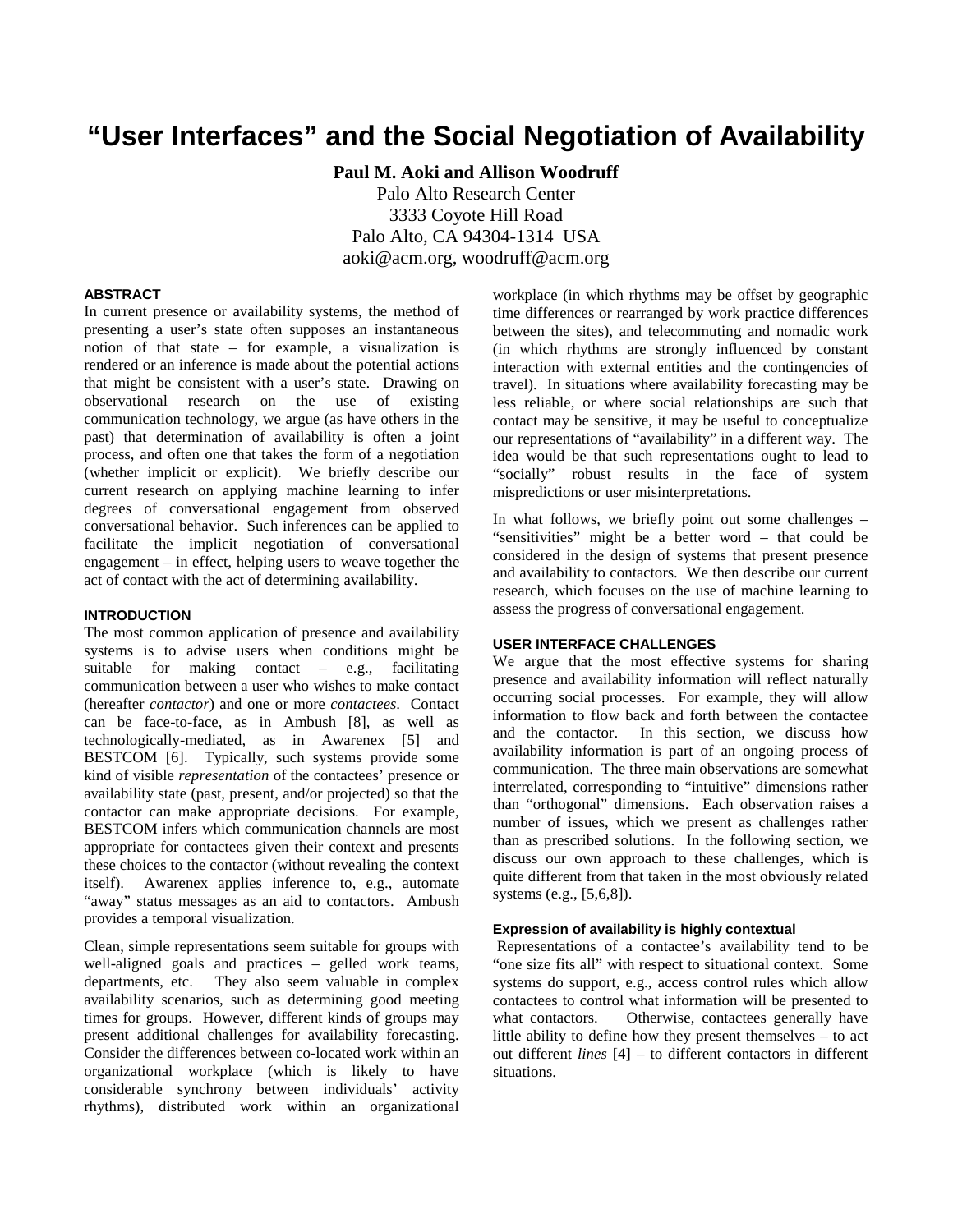In the absence of computers, the manner in which contactees express availability is often highly contextual. That is, how contactees choose to express their current state and activities to others depends on their current understanding of the situations and needs of all parties. Schegloff notes that the formulations of *place* that are communicated in telephone conversation – where "place" actually includes broad notions of situational context – depend on who is calling, the purpose of the call, how the callee wishes to present themselves, and so on. (A related perspective is to consider the expression of availability as an "input" to the ongoing process though which the various parties *account* for their own actions and for the actions of others [3].) Recent ethnomethodological analyses of mobile phone conversations, such as Laurier's study of mobile white-collar workers [7] and Weilenmann's study of Swedish youth [13], provide updated examples of this phenomenon from today's "wireless world." As Laurier observes, a particular way of communicating "I'm still on the train" that might be interpreted as a simple status update can actually be an important act of preemptive, longdistance face-work [4]. Practices of "getting the right message across" seem important in certain situations, but also seem difficult to accomplish using the simplest representations of availability; this suggests new areas for augmenting such representations.

Considering representations from these perspectives can also help to clarify certain design problems whose existence seems obvious from vague intuitions. For example, a smart availability mechanism that operates as a black-box seems intuitively undesirable because "we don't know what it is doing." Clearly, one problem with such a mechanism is that it takes away contactees' ability to explicitly control the accounts provided to others for their activities and to estimate the accounts that others have constructed. As another example, consider the white-box idea of providing multiple forms of primitive context information (e.g., location, or whether one is alone or not) so that contactors can interpret them and come up with their own formulations of availability [11]. This mechanism is much more easily understood, but we immediately see that the contactee has again lost control over the facts (i.e., context) from which others construct their accounts.

# **Determination of availability is a negotiation**

People's willingness to make themselves available to others, and correspondingly their choice of how to represent their current availability to others, depends on a *jointly evolving understanding* of the current situations and needs of all parties. As a phone call proceeds, additional information typically becomes available to the various parties and each continues to assess whether the interaction should continue. An interaction might continue as planned by the contactor, but it might also close early. Closing may be initiated by the contactee, but it can also be initiated by a socially-aware contactor. For example, one can infer from prosody (e.g., tone of voice, or inordinately slow or fast

speech) that a contactee is reluctant to continue. As a result, consideration needs to be made of the ways in which an availability system interacts with its associated communication systems to feed information forward from contactors as well as backward from contactees.

By "feed forward," we mean methods of pushing information to the contactee. In conventional telephony, callers with urgent business sometimes cram this fact into the start of a call [13] or, finding themselves in a potential call-screening situation, state their business "in the blind" to a hypothetical listener (i.e., without knowing whether or not the callee is actually listening). In systems where users' first conversational turns serve as the "summons," as in instant messaging (IM) [9] or Nextel push-to-talk cellular radios [14], this first turn is always "in the blind" to some degree. More complex negotiation models in this vein are supported by Quiet Calls [10] and Impromptu [12].

To understand what we mean by "feed backward," consider that communication itself provides context. This is sometimes implicit, as in the leakage of background sound through a phone call (which provides context about current surroundings) or a speaker's prosody. This can be explicit, as in the deliberate verbal sharing of otherwise hidden status [13]. Calls.calm [11] enables contactees to provide more resources to potential contactors for determining availability than a typical presence mechanism. Quiet Calls provides a discreet means for a contactee to provide "verbal" backchannel while a contactor feeds information forward through the open phone connection [10].

Since the final decision that an interaction will proceed as desired by the contactor may result after some amount of interaction has actually already occurred, systems designers can fruitfully anticipate that interactions will unfold in this way. The implication is that, in these cases, integration of "availability" tools and "communication" tools may prove useful – integration that not only goes beyond IM and "away" messages, but even beyond that in Awarenex.

# **Availability reflects ongoing relationships**

A given interaction between people with existing relationships often forms a "conversation-in-a-series" [2]. Such interactions are often highly dependent on shared context from previous conversations and closing is often initiated with explicit reference to future contact ("See you," "I'll let you know when I find the file").

Given that this is a frequent situation, it would be useful for a tool that supports contact-making to help manage these bits of conversational context. One way to approach this is to provide separate channels for what Pedersen called "continuity information" in Calls.calm [11]. Continuity information can either feed forward from the contactor (e.g., an "urgent reply" status light can convey that the contactor is upgrading the urgency of a recent request) or backward from the contactee (e.g., a contactor-specific "away" message can convey status such as "I still haven't